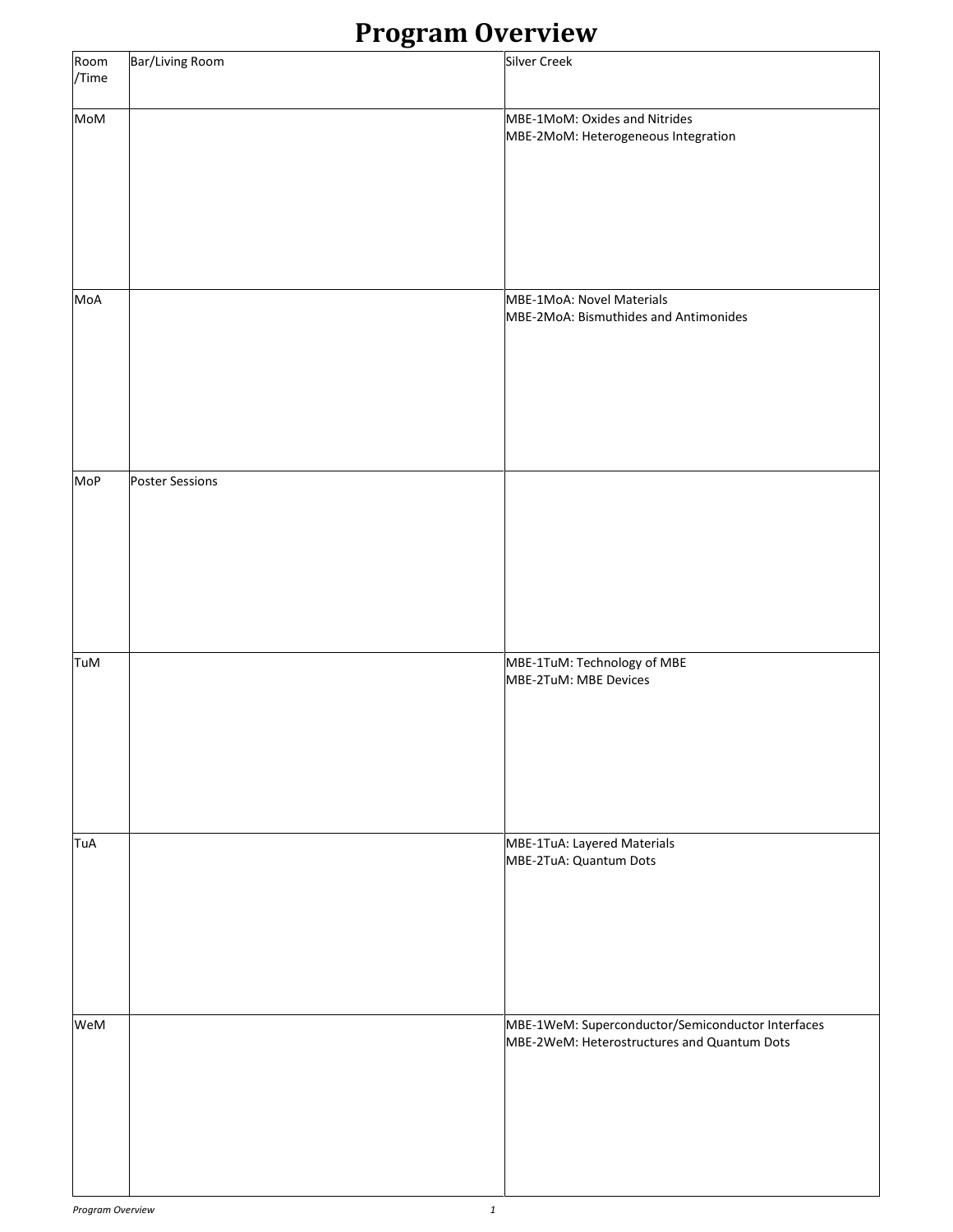### **Special Events Monday**

### **Special Events Monday**

- 7:00 AM Continental Breakfast/Bar/Living Room
- 10:00 AM Coffee Break/Bar/Living Room
- 12:00 PM Lunch/Bar/Living Room
- 5:00 PM Posters & Exhibits/Bar/Living Room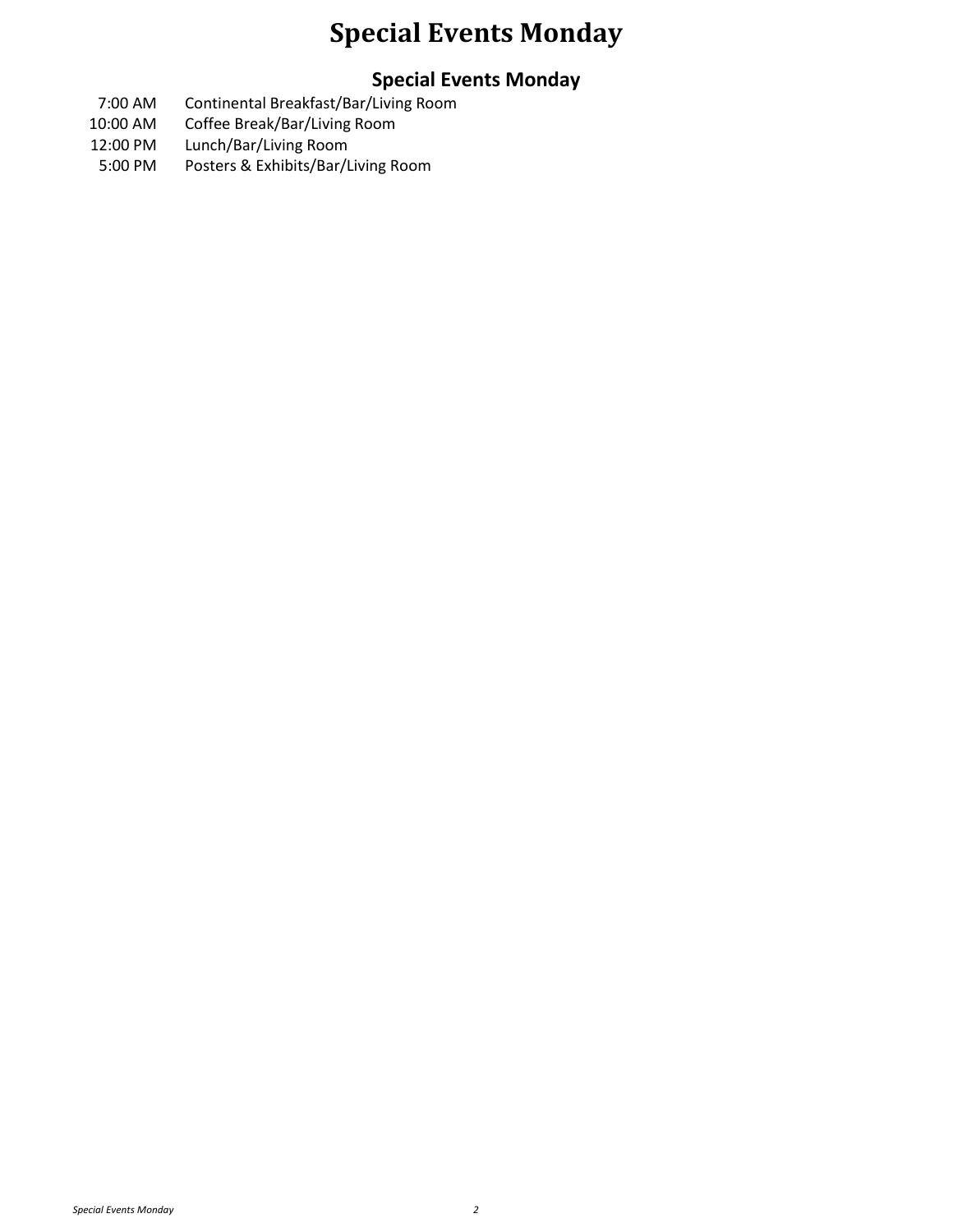## **Monday Morning, September 23, 2019**

|         | <b>Room Silver Creek</b>                                                                                                                                                                                           |                                                     |  |
|---------|--------------------------------------------------------------------------------------------------------------------------------------------------------------------------------------------------------------------|-----------------------------------------------------|--|
| 8:00am  | INVITED: MBE-1MoM1 Oxide MBE Rocks!, Darrell Schlom, Cornell University                                                                                                                                            | MBE                                                 |  |
|         |                                                                                                                                                                                                                    | <b>Session MBE-1MoM</b>                             |  |
|         |                                                                                                                                                                                                                    |                                                     |  |
|         |                                                                                                                                                                                                                    | <b>Oxides and Nitrides</b>                          |  |
| 8:15am  | Invited talk continues.                                                                                                                                                                                            | Moderator: Jason Kawasaki, University of Wisconsin  |  |
|         |                                                                                                                                                                                                                    | Madison                                             |  |
|         |                                                                                                                                                                                                                    |                                                     |  |
|         |                                                                                                                                                                                                                    |                                                     |  |
| 8:30am  | Invited talk continues.                                                                                                                                                                                            |                                                     |  |
|         |                                                                                                                                                                                                                    |                                                     |  |
|         |                                                                                                                                                                                                                    |                                                     |  |
|         |                                                                                                                                                                                                                    |                                                     |  |
| 8:45am  |                                                                                                                                                                                                                    |                                                     |  |
|         | <b>MBE-1MoM4</b> RF-plasma MBE Growth and Characterization of $\beta$ -Ga <sub>2</sub> O <sub>3</sub> /NbN <sub>x</sub><br>Heterostructures on SiC, Neeraj Nepal, D.S. Katzer, B. Downey, V.D. Wheeler, U.S. Naval |                                                     |  |
|         | Research Laboratory; L. Nyakiti, Texas A&M E. Jin, V. Gokhale, M. Hardy, D. Storm, D.                                                                                                                              |                                                     |  |
|         | Meyer, U.S. Naval Research Laboratory                                                                                                                                                                              |                                                     |  |
|         |                                                                                                                                                                                                                    |                                                     |  |
| 9:00am  | <b>MBE-1MoM5</b> Development of a High-Purity, High-Concentration Ozone Delivery<br>System for MBE and Growth of β-Ga2O3, Mark O'Steen, T. Campbell, S. Farrell, E.                                                |                                                     |  |
|         | Tucker, D. Hanser, Veeco Instruments Inc.                                                                                                                                                                          |                                                     |  |
|         |                                                                                                                                                                                                                    |                                                     |  |
|         |                                                                                                                                                                                                                    |                                                     |  |
| 9:15am  | MBE-1MoM6 Advancements in High Indium Content AllnN Grown Via Metal                                                                                                                                                |                                                     |  |
|         | Modulated Epitaxy and Application Towards Polar/Non-Polar Optical Devices,<br>Zachary Engel, E. Clinton, W.A. Doolittle, Georgia Institute of Technology                                                           |                                                     |  |
|         |                                                                                                                                                                                                                    |                                                     |  |
|         |                                                                                                                                                                                                                    |                                                     |  |
| 9:30am  | <b>MBE-1MoM7</b> Structural and Electronic Properties of NbN and III-N/NbN                                                                                                                                         |                                                     |  |
|         | Heterostructure Grown by Molecular Beam Epitaxy, John Wright, G. Khalsa, H.G.<br>Xing, D. Jena, Cornell University                                                                                                 |                                                     |  |
|         |                                                                                                                                                                                                                    |                                                     |  |
|         |                                                                                                                                                                                                                    |                                                     |  |
| 9:45am  | <b>MBE-1MoM8</b> Optically-induced 2DEGs in GaN/AIGAN Heterostructures, Stefan                                                                                                                                     |                                                     |  |
|         | Schmult, TU Dresden, Germany; S. Wirth, Max-Planck-Institute for Chemical Physics of<br>Solids, Germany; V. Solovyev, Institute of Solid State Physics RAS, Russia; R. Hentschel, A.                               |                                                     |  |
|         | Wachowiak, NaMLab gGmbH; T. Scheinert, TU Dresden; A. Grosser, NaMLab gGmbH,                                                                                                                                       |                                                     |  |
|         | Germany; I. Kukushkin, Institute of Solid State Physics RAS, Russia; T. Mikolajick, TU                                                                                                                             |                                                     |  |
|         | Dresden & NaMLab gGmbH, Germany                                                                                                                                                                                    |                                                     |  |
|         | 10:00am   Break & Exhibits                                                                                                                                                                                         |                                                     |  |
|         |                                                                                                                                                                                                                    |                                                     |  |
|         |                                                                                                                                                                                                                    |                                                     |  |
|         |                                                                                                                                                                                                                    |                                                     |  |
|         | 10:15am   Break & Exhibits                                                                                                                                                                                         |                                                     |  |
|         |                                                                                                                                                                                                                    |                                                     |  |
|         |                                                                                                                                                                                                                    |                                                     |  |
|         |                                                                                                                                                                                                                    |                                                     |  |
| 10:30am | MBE-2MoM11 MBE Growth of High-Quality GaAs on C-plane Sapphire                                                                                                                                                     | <b>MBE</b>                                          |  |
|         | Substrate, Samir Kumar Saha, R. Kumar, A. Kuchuk, Y. Maidaniuk, Y. Mazur, S.Q. Yu, G.<br>Salamo, University of Arkansas                                                                                            | <b>Session MBE-2MoM</b>                             |  |
|         |                                                                                                                                                                                                                    | <b>Heterogeneous Integration</b>                    |  |
|         |                                                                                                                                                                                                                    | Moderator: Zbigniew Roman Wasilewski, University of |  |
| 10:45am | MBE-2MoM12 Controlling Nucleation and Growth of IV-VI Rocksalt PbSe and                                                                                                                                            | Waterloo                                            |  |
|         | PbSnSe on III-V Zincblende Substrates, Brian Haidet, E. Hughes, K. Mukherjee,<br>University of California, Santa Barbara                                                                                           |                                                     |  |
|         |                                                                                                                                                                                                                    |                                                     |  |
|         |                                                                                                                                                                                                                    |                                                     |  |
| 11:00am | <b>MBE-2MoM13</b> On the Origin of Hillock Formation during the Growth of                                                                                                                                          |                                                     |  |
|         | InGaAs/InAlAs Superlattice on InP(111) Substrates, Ida Sadeghi, University of<br>Waterloo, Canada; A. Pofelski, G.B. Botton, McMaster University, Canada; Z.R. Wasilewski,                                         |                                                     |  |
|         | University of Waterloo, Canada                                                                                                                                                                                     |                                                     |  |
|         |                                                                                                                                                                                                                    |                                                     |  |
| 11:15am | <b>MBE-2MoM14</b> Effectiveness of In <sub>0.1</sub> Ga <sub>0.9</sub> As Dislocation Filters to Reduce                                                                                                            |                                                     |  |
|         | Threading Dislocation Density, Chen Shang, J. Norman, A. Gossard, J. Bowers,<br>University of California, Santa Barbara                                                                                            |                                                     |  |
|         |                                                                                                                                                                                                                    |                                                     |  |
|         |                                                                                                                                                                                                                    |                                                     |  |
| 11:30am | <b>MBE-2MoM15</b> Study of Pit Formation in MBE Grown GaP on Misoriented Si                                                                                                                                        |                                                     |  |
|         | Wafers, Srinath Murali, C. Zhang, R. King, C. Honsberg, Arizona State University                                                                                                                                   |                                                     |  |
|         |                                                                                                                                                                                                                    |                                                     |  |
|         |                                                                                                                                                                                                                    |                                                     |  |
| 11:45am | <b>MBE-2MoM16</b> GaSb-Based Mid-Infrared Photonic Devices Monolithically                                                                                                                                          |                                                     |  |
|         | Integrated onto Silicon, Peter Carrington, Lancaster University, UK                                                                                                                                                |                                                     |  |
|         |                                                                                                                                                                                                                    |                                                     |  |
|         |                                                                                                                                                                                                                    |                                                     |  |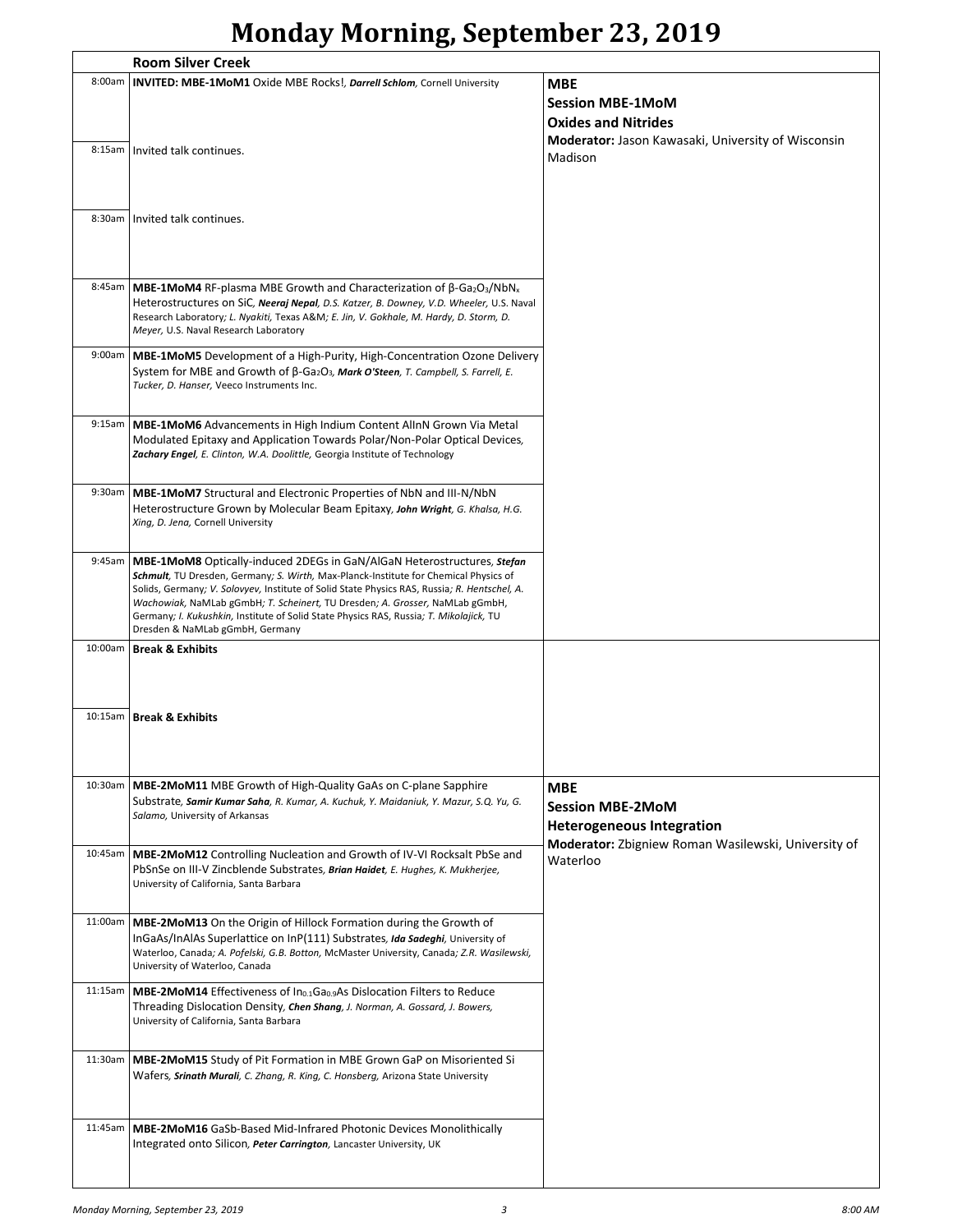### **Monday Afternoon, September 23, 2019**

|                     | <b>Room Silver Creek</b>                                                                                                                                                                                                                                                                                                                                                                                                                                                                                                                                                             |                                                                                                                               |  |
|---------------------|--------------------------------------------------------------------------------------------------------------------------------------------------------------------------------------------------------------------------------------------------------------------------------------------------------------------------------------------------------------------------------------------------------------------------------------------------------------------------------------------------------------------------------------------------------------------------------------|-------------------------------------------------------------------------------------------------------------------------------|--|
| 1:30 <sub>pm</sub>  | MBE-1MoA1 MBE Innovator Award Winner,                                                                                                                                                                                                                                                                                                                                                                                                                                                                                                                                                | <b>MBE</b>                                                                                                                    |  |
|                     | 1:45pm   Talk continues.                                                                                                                                                                                                                                                                                                                                                                                                                                                                                                                                                             | <b>Session MBE-1MoA</b><br><b>Novel Materials</b><br>Moderator: Kunal Mukherjee, University of California,<br>Santa Barbara   |  |
| $2:00p$ m           | MBE-1MoA3 The Growth and Optical Properties of High Concentration of ErAs<br>Embedded within GaAs, Yuejing Wang, D. Wei, C. Ni, S. Law, J. Zide, University of<br>Delaware                                                                                                                                                                                                                                                                                                                                                                                                           |                                                                                                                               |  |
| 2:15 <sub>pm</sub>  | <b>MBE-1MoA4</b> Varying MBE Growth Conditions to Limit Droplet Formation and<br>Improve the Material Properties of TIGaAs Films, Kevin Grossklaus, J. McElearney,<br>M. Stevens, T. Vandervelde, Tufts University                                                                                                                                                                                                                                                                                                                                                                   |                                                                                                                               |  |
| 2:30 <sub>p</sub> m | MBE-1MoA5 Adsorption-controlled Epitaxial Growth of the Hyperferroelectric<br>Candidate LiZnSb on GaSb (111), D. Du, P. Strohbeen, C. Zhang, University of Wisconsin<br>Madison; H. Paik, Cornell University; P. Voyles, Jason Kawasaki, University of Wisconsin<br>Madison                                                                                                                                                                                                                                                                                                          |                                                                                                                               |  |
| 2:45 <sub>pm</sub>  | <b>MBE-1MoA6</b> Tuning the Electronic Structure of LuSb via Epitaxial Synthesis,<br>Shouvik Chatterjee, University of California, Santa Barbara; S. Khalid, University of<br>Delaware; H. Inbar, A. Goswami, University of California, Santa Barbara; F. Crasto deLima,<br>A. Sharan, F. Sabino, University of Delaware; T. Brown-Heft, Y-H. Chang, University of<br>California, Santa Barbara; A. Fedorov, Lawrence Berkeley National Laboratory; D. Read,<br>Cardiff University, UK; A. Janotti, University of Delaware; C. Palmstrøm, University of<br>California, Santa Barbara |                                                                                                                               |  |
| $3:00p$ m           | <b>MBE-1MoA7</b> Programmable Magnetic Anisotropy in Ferromagnetic<br>Semiconductor Films with Graded Composition, Jacek Furdyna, S.-K. Bac, S. Dong, X.<br>Liu, S. Rouvimov, University of Notre Dame; Y. Wang, Nanjing University, China; S. Lee,<br>Korea University, Republic of Korea; M. Dobrowolska, University of Notre Dame                                                                                                                                                                                                                                                 |                                                                                                                               |  |
| 3:15 <sub>pm</sub>  | <b>Break &amp; Exhibit</b>                                                                                                                                                                                                                                                                                                                                                                                                                                                                                                                                                           |                                                                                                                               |  |
|                     | 3:30pm   MBE-2MoA9 LATE NEWS: Minority Carrier Lifetime and Photoluminescence<br>Properties of Mid-Wave InAsSbBi, Preston T. Webster, Air Force Research Laboratory;<br>P. Petluru, University of Texas at Austin; P.C. Grant, Applied Technology Associates; E.H.<br>Steenbergen, Air Force Research Laboratory; D. Wasserman, University of Texas at Austin                                                                                                                                                                                                                        | <b>MBE</b><br><b>Session MBE-2MoA</b><br><b>Bismuthides and Antimonides</b><br>Moderator: Joshua Zide, University of Delaware |  |
| 3:45pm              | MBE-2MoA10 Characterization of Thick GaAsBi Layers Grown with Strain-<br>stabilization, Margaret Stevens, K. Grossklaus, J. McElearney, S. Lenney, T. Vandervelde,<br><b>Tufts University</b>                                                                                                                                                                                                                                                                                                                                                                                        |                                                                                                                               |  |
| 4:00pm              | <b>MBE-2MoA11</b> Comparing Droplet Formation and Phase Separation in Post-<br>Saturation GaSbBi and GaAsBi, John McElearney, K. Grossklaus, M. Stevens, T.<br>Vandervelde, Tufts University                                                                                                                                                                                                                                                                                                                                                                                         |                                                                                                                               |  |
| 4:15pm              | <b>MBE-2MoA12</b> Molecular Beam Epitaxy Growth and Bandgap Measurements of<br>InAsSbBi, Stephen Schaefer, R.R. Kosireddy, S. Johnson, Arizona State University                                                                                                                                                                                                                                                                                                                                                                                                                      |                                                                                                                               |  |
| 4:30pm              | <b>MBE-2MoA13</b> Microstructure, Chemical Composition, and Surface Morphology<br>of InAsSbBi Grown on GaSb by Molecular Beam Epitaxy, Rajeev Reddy Kosireddy, S.<br>Schaefer, S. Johnson, Arizona State University                                                                                                                                                                                                                                                                                                                                                                  |                                                                                                                               |  |
| 4:45pm              | <b>MBE-2MoA14</b> Dislocation Dynamics as a Function of MBE Growth Conditions in<br>Metamorphic InAsSb, <i>Stephanie Tomasulo</i> , Naval Research Laboratory; C. Affouda, M.<br>Twigg, U.S. Naval Research Laboratory; M. Yakes, Naval Research Laboratory; E. Aifer, U.S.<br>Naval Research Laboratory                                                                                                                                                                                                                                                                             |                                                                                                                               |  |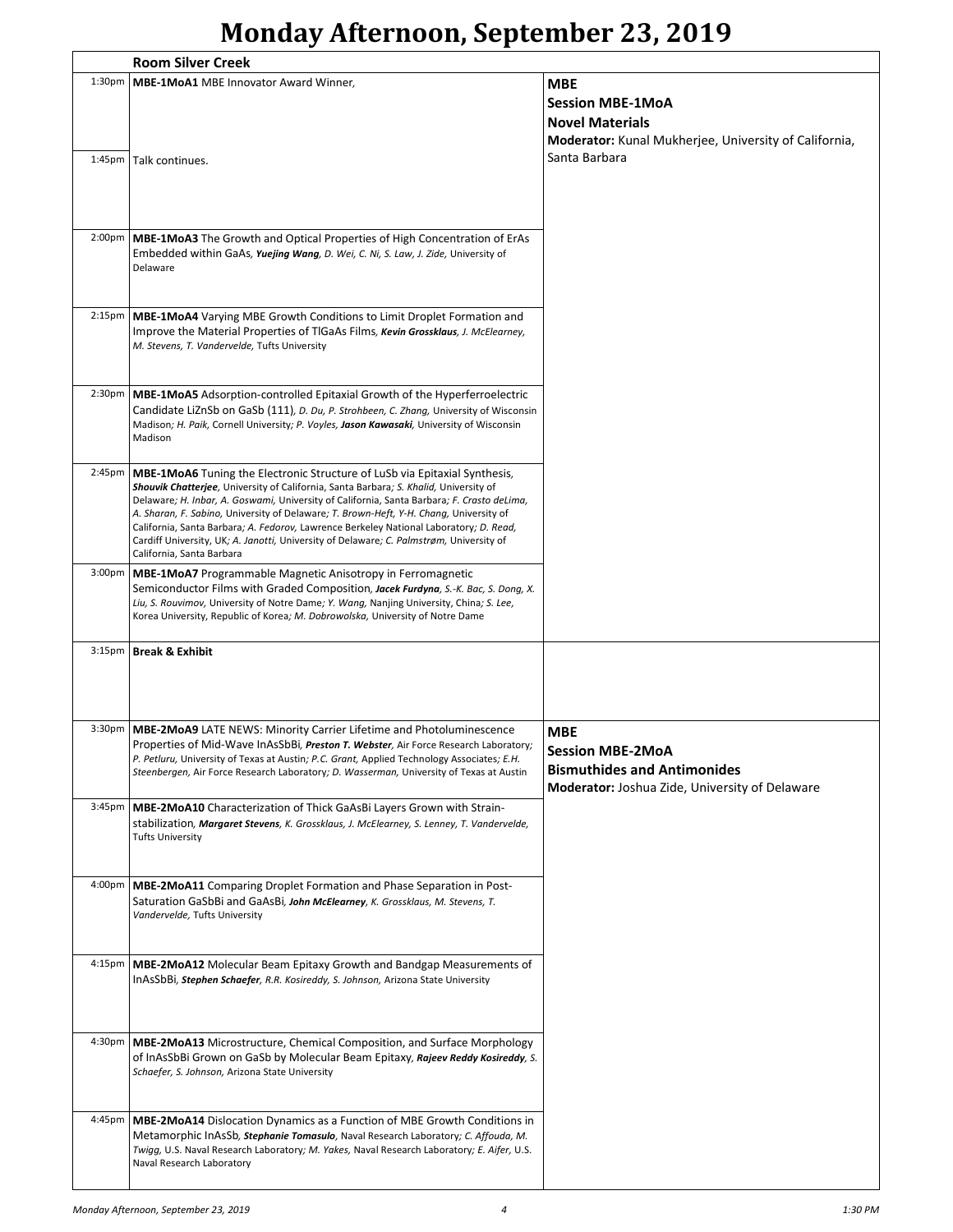### **Monday Afternoon Poster Sessions, September 23, 2019**

**MBE**

#### **Room Bar/Living Room - Session MBE-MoP**

#### **MBE-Poster Session**

**4:45pm**

**MBE-MoP1** Simultaneous Topographical And Electrochemical Mapping Using Scanning Ion Conductance Microscopy – Scanning Electrochemical Microscopy*, G. Mendoza,* Park Systems, Mexico*; Byong Kim, K. Lee,* Park Systems

**MBE-MoP2** Doping and Surfactant Behavior of Gallium in Low-Temperature Silicon and Germanium Growth*, Amanda Lemire, J. Manninen, J. Chivers, K. Grossklaus, T. Vandervelde,* Tufts University

**MBE-MoP3** Buffer layer growth for Ⅲ-Ⅴ on Si substrates using Molecular Beam Epitaxy*, Geun-Hwan Ryu,* Inha University, South korea*; J.D. Song, S.Y. Ahn, N.G. Hong,* Korea Institute of Science and Technology, South Korea*; H.Y. Ryu,* Inha University, South Korea*; W.J. Choi,* Korea Institute of Science and Technology, South Korea

**MBE-MoP4** Influence of Strain on InAsSb Composition*, Wendy Sarney, S. Svensson, A. Leff,* CCDC Army Research Laboratory*; D. Donetsky,* Stony Brook University

**MBE-MoP5** Grading for Control of the Lattice Constant and Bandgap, as well as the Charge Distribution and Band Offsets at Interfaces*, Wendy Sarney, S. Svensson, A. Leff,* CCDC Army Research Laboratory*; D. Donetsky, G. Kipshidze, L. Shterengas, G. Belenky,* Stony Brook University

**MBE-MoP6** Estimation of the Lateral Dimensions of Epitaxial CdSe/ZnSe Fractional Monolayer Quantum Dots*, Carlos Basilio,* Cinvestav-IPN, México*; I. Hernández-Calderón,* CINVESTAV, México

**MBE-MoP7** Study of Conduction Mechanism using Temperature-Dependent Current-Voltage Measurements for GaAsSb Nanowire and Effect of In-situ Annealing*, Mehul Parakh, S. Johnson, R. Pokharel, S. Devakoa, P. Ramaswamy, J. Li, S. Iyer,* North Carolina A & T State University

**MBE-MoP8** N-type Doping of GaAs Nanowires using GaTe Source Grown by Self Assisted Molecular Beam Epitaxy*, Shisir Devkota, M. Parakh, P. Ramaswamy,*  North Carolina A & T State University*; L. Reynolds,* North Carolina State University*; S. Iyer,* North Carolina A & T State University

**MBE-MoP9** Effect of Gold Coatings on Quantum Dot Emission*, Ariel Weltner, C. Schuck, K. Vallejo, K. Sautter, T. Garrett, D. Tenne, P. Simmonds,* Boise State University

**MBE-MoP10** Nanostructure Mapping of GaAs and Ge (111)A Quantum Dots using Island Scaling and Radial Distribution Scaling Analysis*, Trent Garrett, H.*  Henry, K. Sautter, K. Vallejo, C. Schuck, A. Weltner, E. Jankowski, P. Simmonds, Boise State University

**MBE-MoP11** Optical Properties of InAs/GaAsSb Sub - Monolayer Quantum Dots with Various Sb Compositions*, Minseak Kim, H.J. Jo, J.S. Kim,* Yeungnam University, Republic of Korea*; Y. Kim, S.J. Lee,* Korea Research Institute of Standards and Science, Republic of Korea*; C. Honsberg,* Arizona State University

**MBE-MoP12** LATE NEWS: Epitaxial Growth of Relaxed InGaN Films on ZnO Substrate by Plasma-Assisted Molecular Beam Epitaxy*, Kamruzzaman Khan, E. Ahmadi,* University of Michigan

**MBE-MoP13** LATE NEWS: Molecular Beam Epitaxy of AlN and GaN Nanocrystals: Towards High Efficiency Deep Ultraviolet LEDs*, Yuanpeng Wu, A.*  Pandey, D.A. Laleyan, X. Liu, P. Wang, C. Ahn, M. Kira, Z. Mi, University of Michigan

**MBE-MoP14** LATE NEWS: Graphene/III-V Hybrid Diodes and Optical Devices by Heteroepitaxy*, R. Yao, B. Zheng,* University of Massachusetts Lowell*; H. Kum, Y. Kim, S. Bae, J. Kim,* Massachusetts Insititute of Technology*; H. Zhang,* University of Massachusetts Lowell*; S. Xia,* Georgia Institute of Technology*; Wei Guo,* University of Massachusetts Lowell

**MBE-MoP15** LATE NEWS: The Role of Intervalley Phonons in Hot-Carrier Transfer and Extraction in InAs/AlAs<sub>0.16</sub>Sb<sub>0.84</sub> Quantum-Well Solar Cells, V.R. *Whiteside, H. Esmaielpour, Kyle R. Dorman, T.D. Mishima,* University of Oklahoma*; D.K. Ferry,* Arizona State University*; M.B. Santos, I.R. Sellers,* University of Oklahoma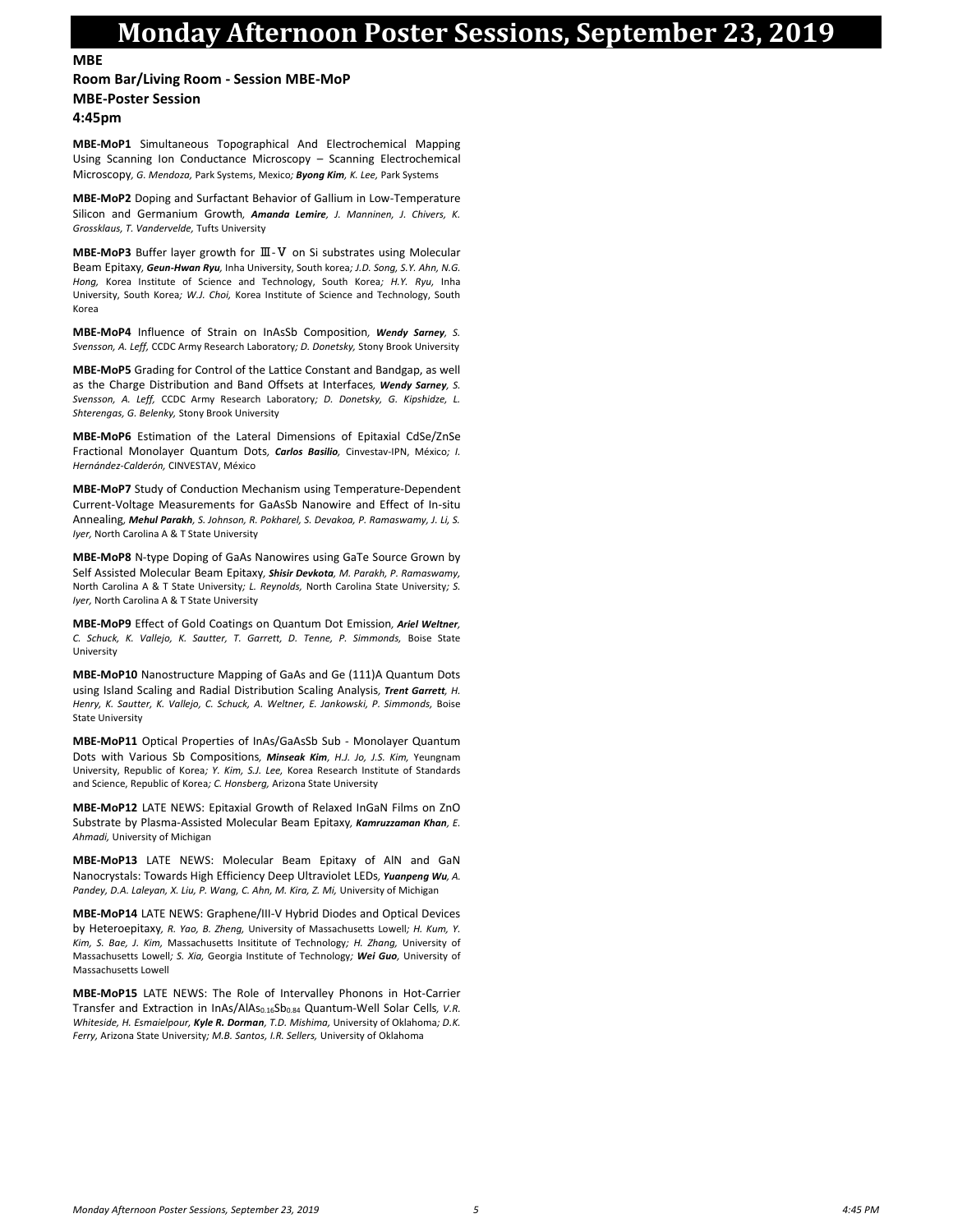### **Special Events Tuesday**

### **Special Events Tuesday**

- 7:00 AM Continental Breakfast/Bar/Living Room
- 10:00 AM Coffee Break & Exhibits/Bar/Living Room
- 12:00 PM Lunch & Exhibits/Bar/Living Room
- 3:00 PM Coffee Break & Exhibits/Bar/Living Room
- 6:00 PM Conference Banquet Dinner/Sun Valley Resort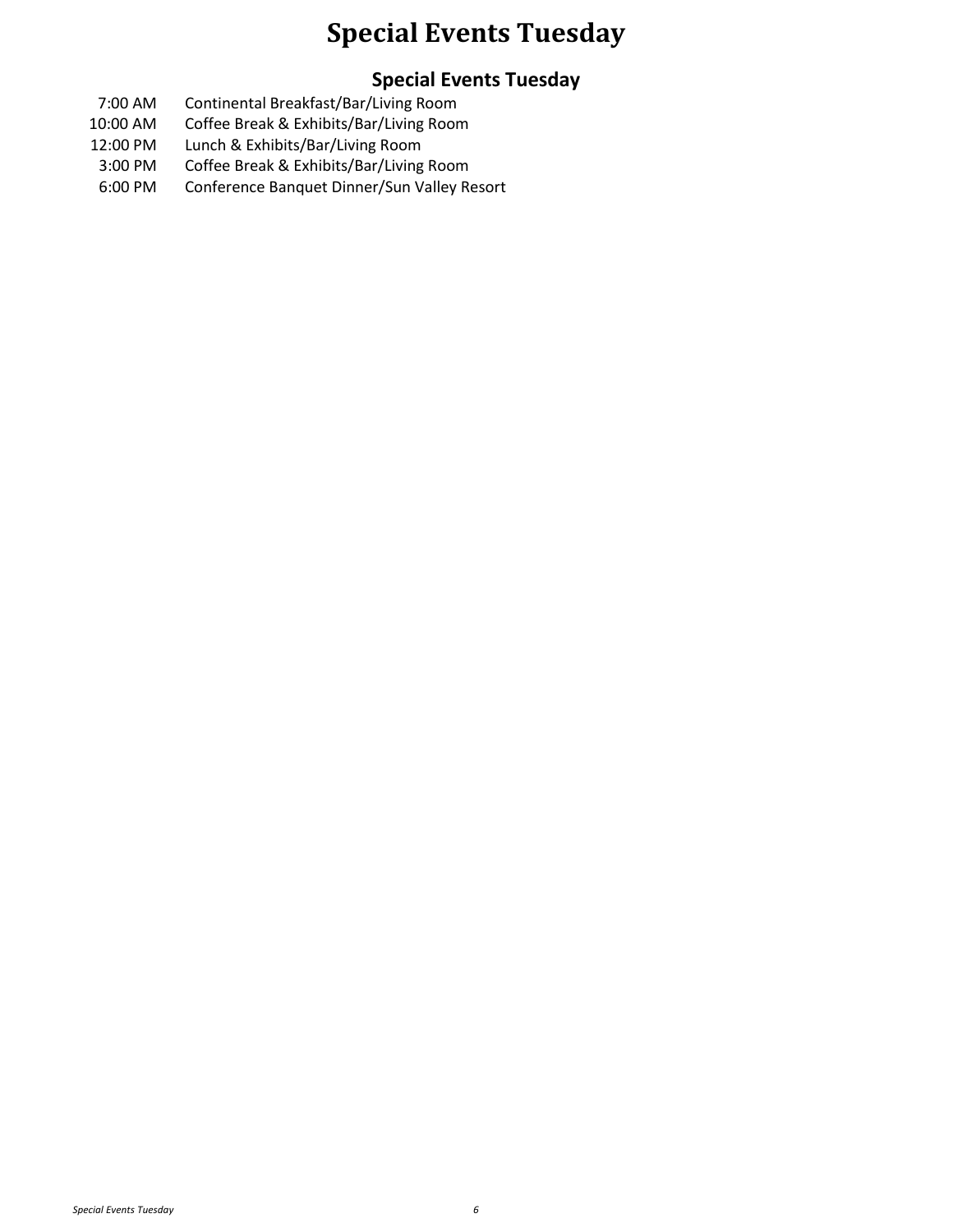# **Tuesday Morning, September 24, 2019**

| <b>Room Silver Creek</b> |                                                                                                                                                                                                                                                                                                                                                                                                                                                                                                                                                                                                                                                                                       |                                                                                                    |
|--------------------------|---------------------------------------------------------------------------------------------------------------------------------------------------------------------------------------------------------------------------------------------------------------------------------------------------------------------------------------------------------------------------------------------------------------------------------------------------------------------------------------------------------------------------------------------------------------------------------------------------------------------------------------------------------------------------------------|----------------------------------------------------------------------------------------------------|
| 8:15am                   | INVITED: MBE-1TuM1 Epitaxy: State of the Art & and Future Trends, Manijeh<br>Razeghi, Northwestern University                                                                                                                                                                                                                                                                                                                                                                                                                                                                                                                                                                         | <b>MBE</b><br><b>Session MBE-1TuM</b><br><b>Technology of MBE</b>                                  |
| 8:30am                   | Invited talk continues.                                                                                                                                                                                                                                                                                                                                                                                                                                                                                                                                                                                                                                                               | Moderator: Sanjay Krishna, The Ohio State University                                               |
| 8:45am                   | <b>MBE-1TuM3</b> Growth-Induced Temperature Changes During Transition Metal<br>Nitride Epitaxy on Transparent SiC Substrates, D. Scott Katzer, M. Hardy, N. Nepal, D.<br>Storm, B. Downey, E. Jin, D. Meyer, U.S. Naval Research Laboratory                                                                                                                                                                                                                                                                                                                                                                                                                                           |                                                                                                    |
| 9:00am                   | <b>MBE-1TuM4</b> Using the Desorption Mass Spectrometry Technique to Optimize<br>Sb Flux in GaSbBi Growth, Jedidiah McCoy, C. Lu, R. Kaspi, Air Force Research<br>Laboratory                                                                                                                                                                                                                                                                                                                                                                                                                                                                                                          |                                                                                                    |
| 9:15am                   | <b>MBE-1TuM5</b> BBr <sub>3</sub> as a B Source in Plasma Assisted MBE, Richard Cramer, B. Bonef,<br>J. Speck, University of California, Santa Barbara                                                                                                                                                                                                                                                                                                                                                                                                                                                                                                                                |                                                                                                    |
| 9:30am                   | <b>MBE-1TuM6</b> Assessing MBE Regrowth Quality on Transfer Printed Virtual<br>Substrates, Michael Yakes, Naval Research Laboratory; M. Lumb, M. Bennett, George<br>Washington University; J. Nolde, S. Tomasulo, Naval Research Laboratory; C. Haughn, Army<br>Research Laboratory; S. Mack, S. Maximenko, K. Schmieder, Naval Research Laboratory                                                                                                                                                                                                                                                                                                                                   |                                                                                                    |
| 9:45am                   | <b>MBE-1TuM7</b> LATE NEWS: Mechanism of Si Doping in O <sub>2</sub> Plasma-Assisted MBE<br>Growth of $\beta$ -Ga <sub>2</sub> O <sub>3</sub> , <b>Nidhin Kurian Kalarickal</b> , Z. Xia, J. McGlone, S. Krishnamoorthy, W.<br>Moore, M. Brenner, A.R. Arehart, S.A. Ringel, S. Rajan, The Ohio State University                                                                                                                                                                                                                                                                                                                                                                      |                                                                                                    |
|                          | 10:00am   Break & Exhibits                                                                                                                                                                                                                                                                                                                                                                                                                                                                                                                                                                                                                                                            |                                                                                                    |
|                          | 10:15am   Break & Exhibits                                                                                                                                                                                                                                                                                                                                                                                                                                                                                                                                                                                                                                                            |                                                                                                    |
| 10:30am                  | <b>MBE-2TuM10</b> Development of AlAsSb Digital Alloys on GaSb and InP Substrates<br>for Photo-Detector Applications, Baolai Liang, B.C. Juang, M. Debnath, D. Huffaker,<br>University of California, Los Angeles                                                                                                                                                                                                                                                                                                                                                                                                                                                                     | MBE<br>Session MBE-2TuM<br><b>MBE Devices</b><br><b>Moderator:</b> Songrui Zhao, McGill University |
| 10:45am                  | <b>MBE-2TuM11</b> Structural and Optical Properties of Bulk nBn InAsSb<br>Metamorphic Detector, Vinita Dahiya, Z. Taghipour, A. Blumer, The Ohio State<br>University; D. Lubyshev, J. Fastenau, A. Liu, IQE Inc.; T. Grassman, S. Krishna, The Ohio State<br>University                                                                                                                                                                                                                                                                                                                                                                                                               |                                                                                                    |
| 11:00am                  | <b>MBE-2TuM12</b> All-Epitaxial Mid-Wavelength Infrared Resonant Cavity-Enhanced<br>Photodiodes, Gregory Savich, G. Wicks, J. Shao, K. Jamison, L. Fredin, T. Golding,<br>Amethyst Research Inc.; M. Carmichael, Amethyst Research Ltd., UK; A. Craig, F. Al-<br>Saymari, A. Marshall, Lancaster University, UK                                                                                                                                                                                                                                                                                                                                                                       |                                                                                                    |
| 11:15am                  | <b>MBE-2TuM13</b> Molecular Beam Epitaxy of Coalesced AlGaN Nanowires:<br>Ultraviolet Transparent Electrodes for Large-Area LEDs, Brelon May, National<br>Renewable Energy Laboratory; E. Hettiaratchy, B. Wang, C. Selcu, B. Esser, D. McComb, R.<br>Myers, The Ohio State University                                                                                                                                                                                                                                                                                                                                                                                                |                                                                                                    |
| 11:30am                  | <b>MBE-2TuM14 High Peak-current Density AIN/GaN Resonant Tunnel Diodes</b><br>Grown by rf-MBE on GaN Templates, <i>David Storm</i> , U.S. Naval Research Laboratory; T.<br>Growden, Naval Research Laboratory; E. Cornuelle, L. Whitaker, The Ohio State University;<br>P. Peri, Arizona State University; W. Zhang, Wright State University; J. Daulton,<br>Massachusetts Institute of Technology; D.S. Katzer, M. Hardy, N. Nepal, U.S. Naval Research<br>Laboratory; R. Molnar, Massachusetts Institute of Technology; E. Brown, Wright State<br>University; P. Berger, The Ohio State University; D. Meyer, U.S. Naval Research Laboratory;<br>D. Smith, Arizona State University |                                                                                                    |
| 11:45am                  | <b>MBE-2TuM15</b> Optimized Material for Intermediate Band Solar Cells: Type-II<br>CdTe Quantum Dots in a ZnCdSe Matrix, Vasilios Deligiannakis, The City College of<br>New York/Graduate Center of CUNY; M. Begliarbekov, CUNY Advanced Science Research<br>Center; S. Alsheimer, City College of New York, City University of New York; I. Kuskovsky,<br>Queens College; M. Tamargo, City College of New York, City University of New York                                                                                                                                                                                                                                          |                                                                                                    |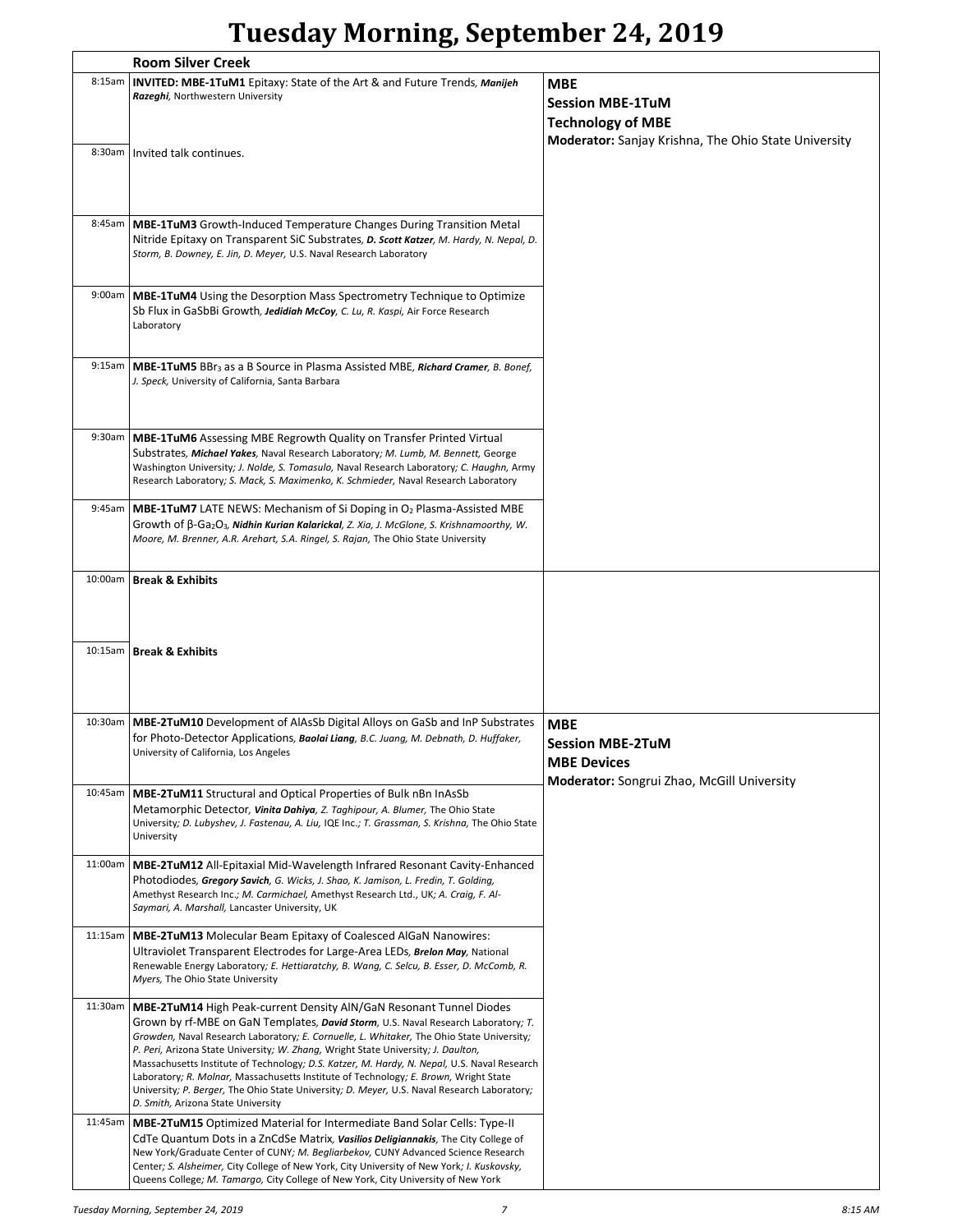## **Tuesday Afternoon, September 24, 2019**

| <b>Room Silver Creek</b> |                                                                                                                                                                          |                                                         |
|--------------------------|--------------------------------------------------------------------------------------------------------------------------------------------------------------------------|---------------------------------------------------------|
| $1:30p$ m                | <b>MBE-1TuA1</b> MBE Young Investigator Award Winner: TBD,                                                                                                               | <b>MBE</b>                                              |
|                          |                                                                                                                                                                          | <b>Session MBE-1TuA</b>                                 |
|                          |                                                                                                                                                                          |                                                         |
|                          |                                                                                                                                                                          | <b>Layered Materials</b>                                |
|                          |                                                                                                                                                                          | Moderator: Stephanie Tomasulo, Naval Research           |
|                          | 1:45pm   Talk continues.                                                                                                                                                 | Laboratory                                              |
|                          |                                                                                                                                                                          |                                                         |
|                          |                                                                                                                                                                          |                                                         |
|                          |                                                                                                                                                                          |                                                         |
| $2:00p$ m                | <b>MBE-1TuA3</b> Band Engineering to Achieve a Wide Band Gap Topological                                                                                                 |                                                         |
|                          | Insulator, Ido Levy, C. Youmans, T. Garcia, H. Deng, S. Alsheimer, L. Krusin-Elbaum, P.                                                                                  |                                                         |
|                          | Ghaemi, M. Tamargo, City College of New York, City University of New York                                                                                                |                                                         |
|                          |                                                                                                                                                                          |                                                         |
| 2:15 <sub>pm</sub>       | MBE-1TuA4 Van der Waal Epitaxy of Bi <sub>2</sub> Se <sub>3</sub> on GaAs: A Morphological                                                                               |                                                         |
|                          | Playground, Theresa Ginley, S. Law, University of Delaware                                                                                                               |                                                         |
|                          |                                                                                                                                                                          |                                                         |
|                          |                                                                                                                                                                          |                                                         |
| 2:30 <sub>p</sub> m      | MBE-1TuA5 Growth of GeTe and Sb2Te3 Interlayer Structures for Interfacial                                                                                                |                                                         |
|                          | Phase Change Devices via Molecular Beam Epitaxy, Adrian Podpirka, D.                                                                                                     |                                                         |
|                          | Shrekenhamer, C. Zgrabik, J. Pierce, J. Gagnon, JHU/APL                                                                                                                  |                                                         |
|                          |                                                                                                                                                                          |                                                         |
|                          |                                                                                                                                                                          |                                                         |
| 2:45 <sub>pm</sub>       | MBE-1TuA6 Molecular Beam Epitaxy of Hexagonal Boron Nitride on HOPG, Ping<br>Wang, E.T. Reid, D.A. Laleyan, J. Gim, Q. Wen, Z. Liu, Z. Zhong, M. Kira, R. Hovden, Z. Mi, |                                                         |
|                          | University of Michigan                                                                                                                                                   |                                                         |
|                          |                                                                                                                                                                          |                                                         |
|                          |                                                                                                                                                                          |                                                         |
| $3:00p$ m                | <b>Break &amp; Exhibits</b>                                                                                                                                              |                                                         |
|                          |                                                                                                                                                                          |                                                         |
|                          |                                                                                                                                                                          |                                                         |
|                          |                                                                                                                                                                          |                                                         |
|                          | 3:15pm   Break & Exhibits                                                                                                                                                |                                                         |
|                          |                                                                                                                                                                          |                                                         |
|                          |                                                                                                                                                                          |                                                         |
|                          |                                                                                                                                                                          |                                                         |
|                          |                                                                                                                                                                          |                                                         |
| 3:30 <sub>pm</sub>       |                                                                                                                                                                          |                                                         |
|                          | MBE-2TuA9 InAs Chirped Quantum Dot Growth on Si for Broadband Spectral<br>Gain Mode--locked Laser, Daehwan Jung, Korea Institute of Science and Technology,              | <b>MBE</b>                                              |
|                          | Republic of Korea; J. Norman, C. Shang, S. Tao, Y. Wan, A. Gossard, J. Bowers, University of                                                                             | <b>Session MBE-2TuA</b>                                 |
|                          | California, Santa Barbara                                                                                                                                                | <b>Quantum Dots</b>                                     |
|                          |                                                                                                                                                                          | <b>Moderator: Paul Simmonds, Boise State University</b> |
|                          | 3:45pm   MBE-2TuA10 InP Quantum Dots for Dislocation-tolerant, Visible Light Emitters                                                                                    |                                                         |
|                          | on Si, Pankul Dhingra, University of Illinois Urbana-Champaign; Y. Sun, Yale University; S.                                                                              |                                                         |
|                          | Fan, R. Hool, M.L. Lee, University of Illinois Urbana-Champaign                                                                                                          |                                                         |
|                          |                                                                                                                                                                          |                                                         |
| $4:00p$ m                | <b>MBE-2TuA11</b> Gallium-assisted Deoxidation for Spatially and Spectrally                                                                                              |                                                         |
|                          | Controlled InAs Quantum Dot Molecules, Lauren McCabe, J. Zide, University of                                                                                             |                                                         |
|                          | Delaware                                                                                                                                                                 |                                                         |
|                          |                                                                                                                                                                          |                                                         |
| 4:15 <sub>pm</sub>       | <b>MBE-2TuA12</b> Influence of the Growth Conditions on the Performance of InAs                                                                                          |                                                         |
|                          | Sub-Monolayer Quantum Dot Infrared Photodetectors, Kevin Vallejo, Boise State                                                                                            |                                                         |
|                          | University; A. Zeidan, T. Cantalice, A. Quivy, University of Sao Paulo, Brazil; P. Simmonds,                                                                             |                                                         |
|                          | <b>Boise State University</b>                                                                                                                                            |                                                         |
|                          |                                                                                                                                                                          |                                                         |
| 4:30 <sub>p</sub> m      | MBE-2TuA13 Effect of Annealing on Structure and Luminescence of InP/AlGaInP                                                                                              |                                                         |
|                          | Quantum Dots, Pankul Dhingra, University of Illinois Urbana-Champaign; Y. Sun, Yale<br>University; E. Moog, M.L. Lee, University of Illinois Urbana-Champaign            |                                                         |
|                          |                                                                                                                                                                          |                                                         |
|                          |                                                                                                                                                                          |                                                         |
| 4:45pm                   | <b>MBE-2TuA14</b> Structural and Optical Properties of GaAs(111)A Tensile-strained                                                                                       |                                                         |
|                          | Quantum Dots using As <sub>2</sub> and As <sub>4</sub> , <i>Christopher Schuck</i> , University of Delaware; K.                                                          |                                                         |
|                          | Vallejo, T. Garrett, Boise State University; Q. Wang, Y. Wang, B. Liang, Hebei University,                                                                               |                                                         |
|                          | China; P. Simmonds, Boise State University                                                                                                                               |                                                         |
| 5:00 <sub>pm</sub>       | MBE-2TuA15 Comparing the Self-assembly of Tensile-strained Ge and GaAs                                                                                                   |                                                         |
|                          | Quantum Dots on InAlAs(111)A, Kathryn Sautter, C. Schuck, T. Garrett, K. Vallejo, A.                                                                                     |                                                         |
|                          | Weltner, Boise State University; J. Smith, C. Ratsch, University of California, Los Angeles; P.<br>Simmonds, Boise State University                                      |                                                         |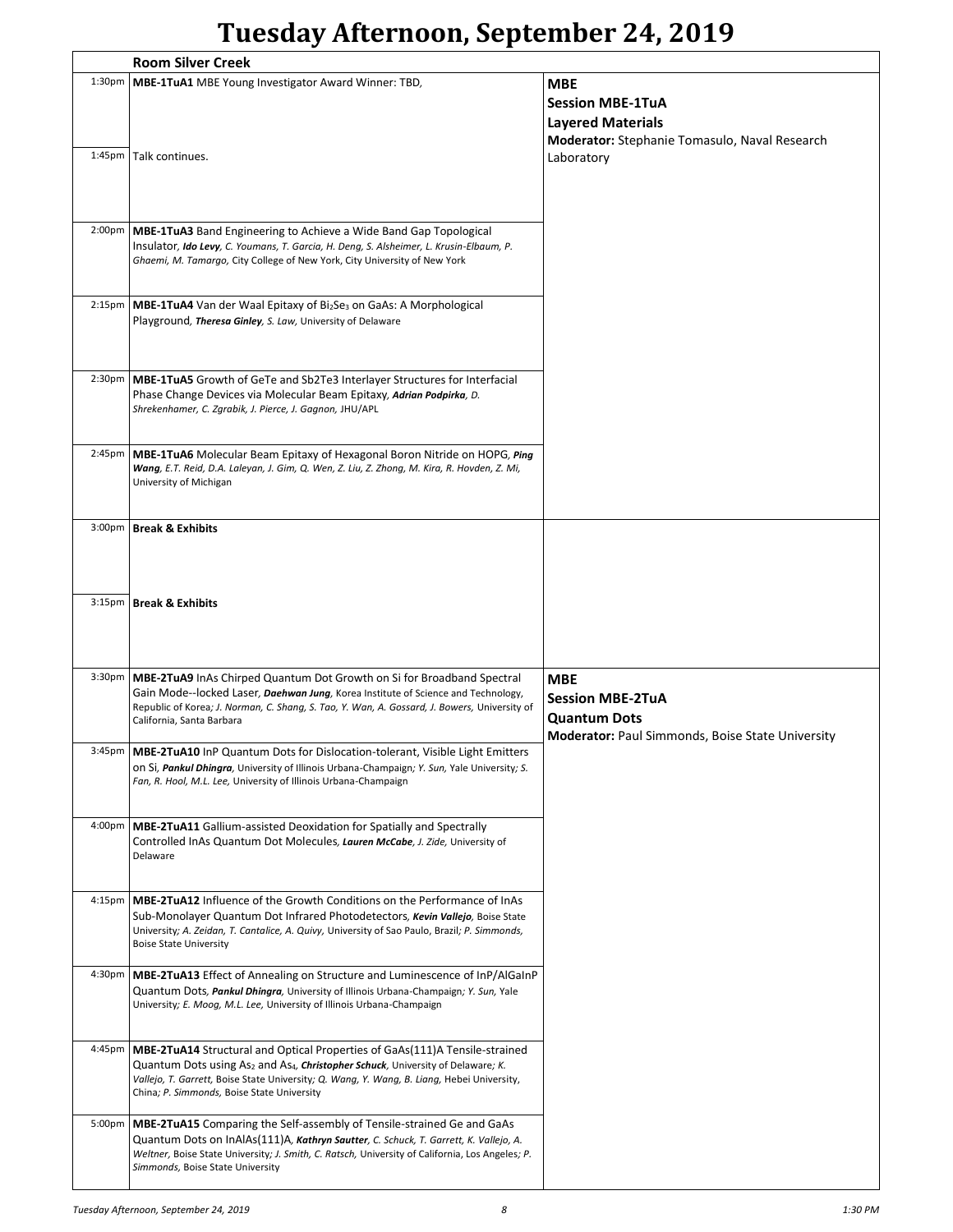## **Special Events Wednesday**

### **Special Events Wednesday**

- 7:00 AM Continental Breakfast/Bar/Living Room
- 10:00 AM Coffee Break/Bar/Living Room
- 11:45 AM Closing Remarks and Announcement of Student Awards/Silver Creek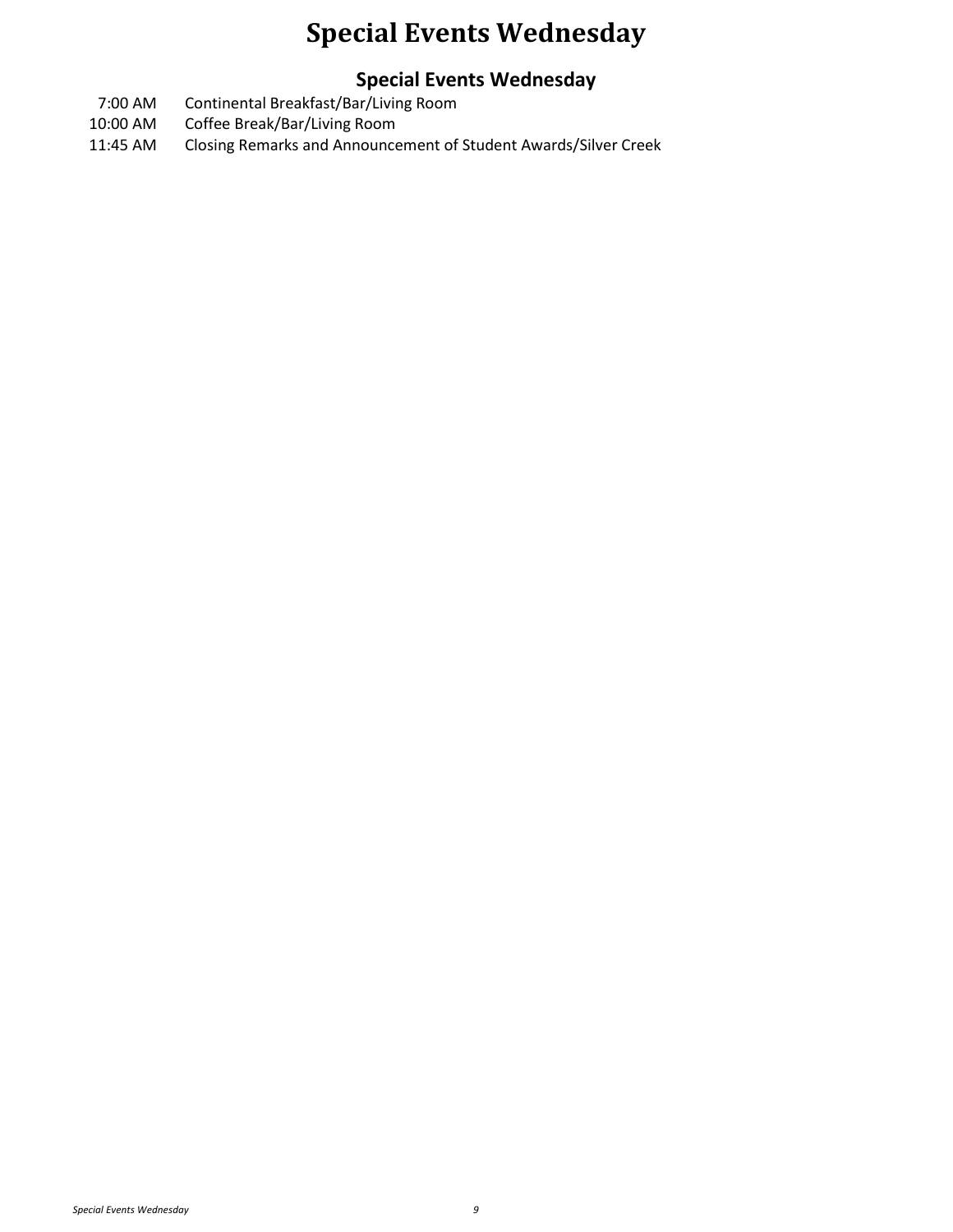# **Wednesday Morning, September 25, 2019**

|                 | <b>Room Silver Creek</b>                                                                                                                                                                                                                                                                                                                                                                                                                                                                  |                                                                                                                                       |  |
|-----------------|-------------------------------------------------------------------------------------------------------------------------------------------------------------------------------------------------------------------------------------------------------------------------------------------------------------------------------------------------------------------------------------------------------------------------------------------------------------------------------------------|---------------------------------------------------------------------------------------------------------------------------------------|--|
| 8:15am          | INVITED: MBE-1WeM1 Towards Topological Qubits with MBE-grown<br>Heterostructures, Michael Manfra, Purdue University                                                                                                                                                                                                                                                                                                                                                                       | <b>MBE</b><br><b>Session MBE-1WeM</b><br>Superconductor/Semiconductor Interfaces                                                      |  |
|                 |                                                                                                                                                                                                                                                                                                                                                                                                                                                                                           | Moderator: Christopher Schuck, University of Delaware                                                                                 |  |
|                 | 8:30am   Invited talk continues.                                                                                                                                                                                                                                                                                                                                                                                                                                                          |                                                                                                                                       |  |
| 8:45am          | <b>MBE-1WeM3</b> Aluminum Metallization of III-V Semiconductors for the Study of<br>Proximity Superconductivity, Wendy Sarney, S. Svensson, A. Leff, CCDC Army Research<br>Laboratory; J. Yuan, W. Mayer, K. Wickramasinghe, J. Shabani, New York University                                                                                                                                                                                                                              |                                                                                                                                       |  |
| 9:00am          | MBE-1WeM4 Epitaxy and Characterization of Superconducting Aluminum Films<br>on InAs Quantum Well Heterostructures, Tiantian Wang, Purdue University                                                                                                                                                                                                                                                                                                                                       |                                                                                                                                       |  |
| 9:15am          | <b>MBE-1WeM5</b> Transport Properties of Superconductor-Ferromagnetic-<br>Semiconductor Heterostructures, Kaushini Wickramasinghe, J. Yuan, K. Sardashti, M.<br>Dartiailh, W. Mayer, New York University; M. Jiang, L. Anh, M. Tanaka, S. Ohya, University<br>of Tokyo, Japan; V. Manucharyan, University of Maryland; J. Shabani, New York University                                                                                                                                    |                                                                                                                                       |  |
| 9:30am          | <b>MBE-1WeM6</b> LATE NEWS: Van der Waals Epitaxy of High Quality AIN towards<br>Deep Ultraviolet Light Emitting Diodes on Monolayer Graphene, Ping Wang, A.<br>Pandey, E.T. Reid, J. Gim, W.J. Shin, D.A. Laleyan, D. Zhang, Y. Sun, Z. Zhong, R. Hovden,<br>University of Michigan                                                                                                                                                                                                      |                                                                                                                                       |  |
| 9:45am          | MBE-1WeM7 LATE NEWS: Determination of Background Doping Type in Type-II<br>Superlattice using Capacitance-Voltage Technique with Double Mesa Structure,<br>Seunghyun Lee, D.R. Fink, S.H. Kodati, V. Dahiya, T.J. Ronningen, The Ohio State University;<br>M. Winslow, C.H. Grein, University of Illinois at Chicago; A.H. Jones, J.C. Campbell,<br>University of Virginia; J.F. Klem, Sandia National Laboratories; S. Krishna, The Ohio State<br>University                             |                                                                                                                                       |  |
| 10:00am         | <b>Break</b>                                                                                                                                                                                                                                                                                                                                                                                                                                                                              |                                                                                                                                       |  |
|                 |                                                                                                                                                                                                                                                                                                                                                                                                                                                                                           |                                                                                                                                       |  |
| 10:15am   Break |                                                                                                                                                                                                                                                                                                                                                                                                                                                                                           |                                                                                                                                       |  |
| 10:30am         | MBE-2WeM10 Vertical Hole Transport in InAs/InAs <sub>1-x</sub> Sb <sub>x</sub> Type-II Superlattices,<br>Cheng-Ying Tsai, Y. Zhang, Z. Ju, Y.-H. Zhang, Arizona State University                                                                                                                                                                                                                                                                                                          | <b>MBE</b><br><b>Session MBE-2WeM</b><br><b>Heterostructures and Quantum Dots</b><br>Moderator: Stephanie Law, University of Delaware |  |
| 10:45am         | <b>MBE-2WeM11 Room Temperature THz Intersubband Transitions in</b><br>Continuously-graded Al <sub>x</sub> Ga <sub>1-x</sub> As Parabolic Quantum Well Arrays, C. Deimert,<br>University of Waterloo, Canada; P. Goulain, J.-M. Manceau, A. Bousseksou, CNRS and<br>University of Paris-Sud, France; W. Pasek, T. Yoon, N.Y. Kim, University of Waterloo,<br>Canada; R. Colombelli, CNRS and University of Paris-Sud, France; Zbigniew Roman<br>Wasilewski, University of Waterloo, Canada |                                                                                                                                       |  |
| 11:00am         | <b>MBE-2WeM12</b> Excitonic Properties of Asymmetric Triple CdSe Quantum Wells,<br>F. Hernández-García, Cinvestav-IPN, México; F. Sutara, Isaac Hernández-Calderón,<br>CINVESTAV, México                                                                                                                                                                                                                                                                                                  |                                                                                                                                       |  |
| 11:15am         | <b>MBE-2WeM13</b> Gain Measurements of Se-based II-VI Multiple Quantum Well<br>Structures for Vertical-External-Cavity Surface-Emitting Laser Applications, K.<br>Zhao, The City College of New York; G. Chappell, J. Hastie, University of Strathclyde, UK; S.K.<br>Gayen, The City College of New York/Graduate Center of CUNY; Maria Tamargo, City<br>College of New York, City University of New York                                                                                 |                                                                                                                                       |  |
| 11:30am         | <b>MBE-2WeM14</b> Structural and Optical Properties of PbTe/CdTe/InSb<br>Heterostructures Grown using Molecular Beam Epitaxy, Tyler McCarthy, Arizona<br><b>State University</b>                                                                                                                                                                                                                                                                                                          |                                                                                                                                       |  |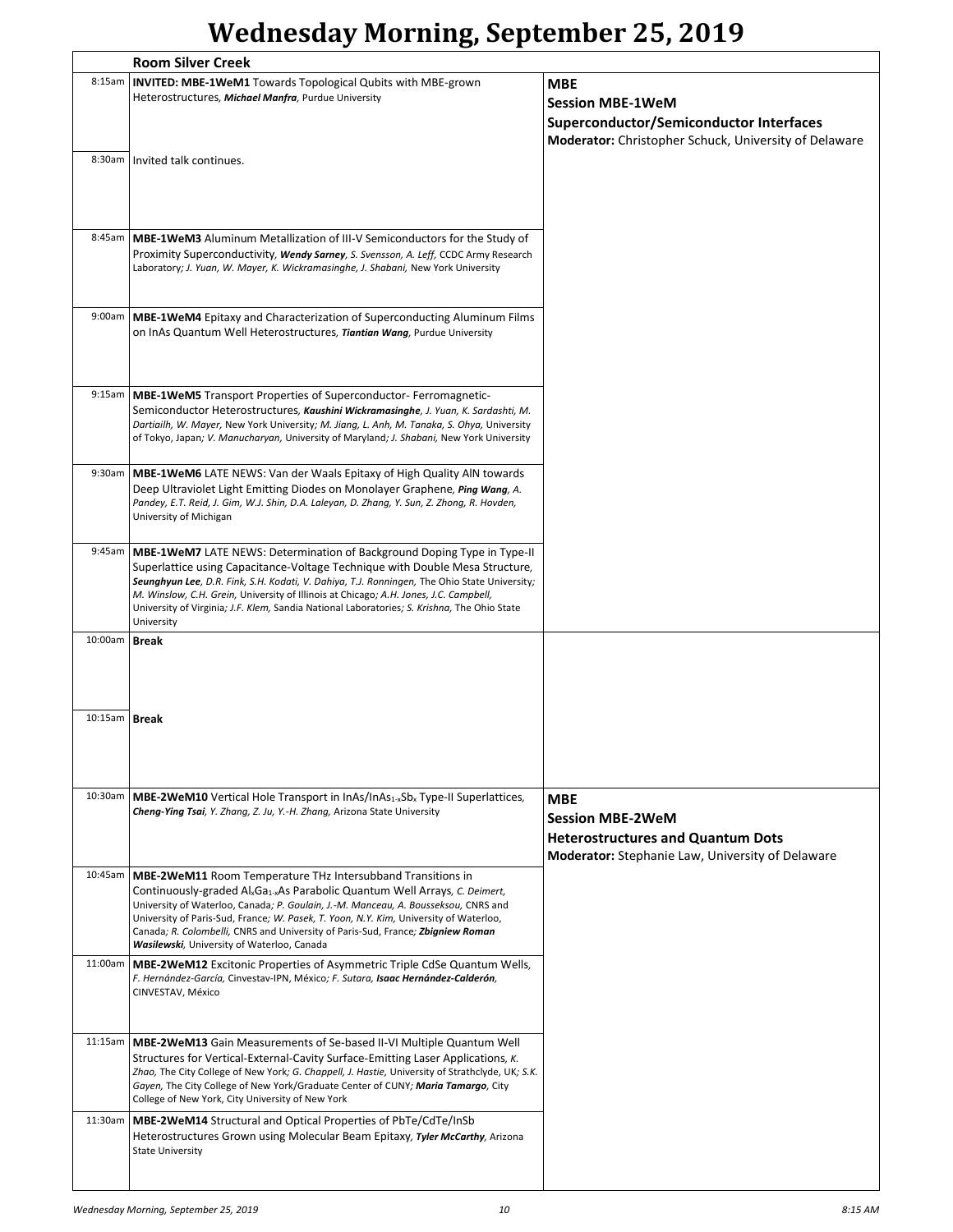#### **Author Index**

 $- A -$ Affouda, C.: MBE-2MoA14, 4 Ahmadi, E.: MBE-MoP12, 5 Ahn, C.: MBE-MoP13, 5 Ahn, S.Y.: MBE-MoP3, 5 Aifer, E.: MBE-2MoA14, 4 Al-Saymari, F.: MBE-2TuM12, 7 Alsheimer, S.: MBE-1TuA3, 8; MBE-2TuM15, 7 Anh, L.: MBE-1WeM5, 10 Arehart, A.R.: MBE-1TuM7, 7  $-$  B  $-$ Bac, S.-K.: MBE-1MoA7, 4 Bae, S.: MBE-MoP14, 5 Basilio, C.: MBE-MoP6, **5** Begliarbekov, M.: MBE-2TuM15, 7 Belenky, G.: MBE-MoP5, 5 Bennett, M.: MBE-1TuM6, 7 Berger, P.: MBE-2TuM14, 7 Blumer, A.: MBE-2TuM11, 7 Bonef, B.: MBE-1TuM5, 7 Botton, G.B.: MBE-2MoM13, 3 Bousseksou, A.: MBE-2WeM11, 10 Bowers, J.: MBE-2MoM14, 3; MBE-2TuA9, 8 Brenner, M.: MBE-1TuM7, 7 Brown, E.: MBE-2TuM14, 7 Brown-Heft, T.: MBE-1MoA6, 4  $-$ Campbell, J.C.: MBE-1WeM7, 10 Campbell, T.: MBE-1MoM5, 3 Cantalice, T.: MBE-2TuA12, 8 Carmichael, M.: MBE-2TuM12, 7 Carrington, P.: MBE-2MoM16, **3** Chang, Y-H.: MBE-1MoA6, 4 Chappell, G.: MBE-2WeM13, 10 Chatterjee, S.: MBE-1MoA6, **4** Chivers, J.: MBE-MoP2, 5 Choi, W.J.: MBE-MoP3, 5 Clinton, E.: MBE-1MoM6, 3 Colombelli, R.: MBE-2WeM11, 10 Cornuelle, E.: MBE-2TuM14, 7 Craig, A.: MBE-2TuM12, 7 Cramer, R.: MBE-1TuM5, **7** Crasto deLima, F.: MBE-1MoA6, 4  $-$  D  $-$ Dahiya, V.: MBE-1WeM7, 10; MBE-2TuM11, **7** Dartiailh, M.: MBE-1WeM5, 10 Daulton, J.: MBE-2TuM14, 7 Debnath, M.: MBE-2TuM10, 7 Deimert, C.: MBE-2WeM11, 10 Deligiannakis, V.: MBE-2TuM15, **7** Deng, H.: MBE-1TuA3, 8 Devakoa, S.: MBE-MoP7, 5 Devkota, S.: MBE-MoP8, **5** Dhingra, P.: MBE-2TuA10, **8**; MBE-2TuA13, **8** Dobrowolska, M.: MBE-1MoA7, 4 Donetsky, D.: MBE-MoP4, 5; MBE-MoP5, 5 Dong, S.: MBE-1MoA7, 4 Doolittle, W.A.: MBE-1MoM6, 3 Dorman, K.R.: MBE-MoP15, **5** Downey, B.: MBE-1MoM4, 3; MBE-1TuM3, 7 Du, D.: MBE-1MoA5, 4  $-$  F  $-$ Engel, Z.: MBE-1MoM6, **3** Esmaielpour, H.: MBE-MoP15, 5 Esser, B.: MBE-2TuM13, 7  $- F -$ Fan, S.: MBE-2TuA10, 8 Farrell, S.: MBE-1MoM5, 3 Fastenau, J.: MBE-2TuM11, 7 Fedorov, A.: MBE-1MoA6, 4 Ferry, D.K.: MBE-MoP15, 5 Fink, D.R.: MBE-1WeM7, 10

**Bold page numbers indicate presenter** Fredin, L.: MBE-2TuM12, 7 Furdyna, J.: MBE-1MoA7, **4**  $-$  G  $-$ Gagnon, J.: MBE-1TuA5, 8 Garcia, T.: MBE-1TuA3, 8 Garrett, T.: MBE-2TuA14, 8; MBE-2TuA15, 8; MBE-MoP10, **5**; MBE-MoP9, 5 Gayen, S.K.: MBE-2WeM13, 10 Ghaemi, P.: MBE-1TuA3, 8 Gim, J.: MBE-1TuA6, 8; MBE-1WeM6, 10 Ginley, T.: MBE-1TuA4, **8** Gokhale, V.: MBE-1MoM4, 3 Golding, T.: MBE-2TuM12, 7 Gossard, A.: MBE-2MoM14, 3; MBE-2TuA9, 8 Goswami, A.: MBE-1MoA6, 4 Goulain, P.: MBE-2WeM11, 10 Grant, P.C.: MBE-2MoA9, 4 Grassman, T.: MBE-2TuM11, 7 Grein, C.H.: MBE-1WeM7, 10 Grosser, A.: MBE-1MoM8, 3 Grossklaus, K.: MBE-1MoA4, **4**; MBE-2MoA10, 4; MBE-2MoA11, 4; MBE-MoP2, 5 Growden, T.: MBE-2TuM14, 7 Guo, W.: MBE-MoP14, **5**  $-$  H  $-$ Haidet, B.: MBE-2MoM12, **3** Hanser, D.: MBE-1MoM5, 3 Hardy, M.: MBE-1MoM4, 3; MBE-1TuM3, 7; MBE-2TuM14, 7 Hastie, J.: MBE-2WeM13, 10 Haughn, C.: MBE-1TuM6, 7 Henry, H.: MBE-MoP10, 5 Hentschel, R.: MBE-1MoM8, 3 Hernández-Calderón, I.: MBE-2WeM12, **10**; MBE-MoP6, 5 Hernández-García, F.: MBE-2WeM12, 10 Hettiaratchy, E.: MBE-2TuM13, 7 Hong, N.G.: MBE-MoP3, 5 Honsberg, C.: MBE-2MoM15, 3; MBE-MoP11, 5 Hool, R.: MBE-2TuA10, 8 Hovden, R.: MBE-1TuA6, 8; MBE-1WeM6, 10 Huffaker, D.: MBE-2TuM10, 7 Hughes, E.: MBE-2MoM12, 3 — I — Inbar, H.: MBE-1MoA6, 4 Iyer, S.: MBE-MoP7, 5; MBE-MoP8, 5  $-1-$ Jamison, K.: MBE-2TuM12, 7 Jankowski, E.: MBE-MoP10, 5 Janotti, A.: MBE-1MoA6, 4 Jena, D.: MBE-1MoM7, 3 Jiang, M.: MBE-1WeM5, 10 Jin, E.: MBE-1MoM4, 3; MBE-1TuM3, 7 Jo, H.J.: MBE-MoP11, 5 Johnson, S.: MBE-2MoA12, 4; MBE-2MoA13, 4; MBE-MoP7, 5 Jones, A.H.: MBE-1WeM7, 10 Ju, Z.: MBE-2WeM10, 10 Juang, B.C.: MBE-2TuM10, 7 Jung, D.: MBE-2TuA9, **8**  $-$  K  $-$ Kalarickal, N.K.: MBE-1TuM7, **7** Kaspi, R.: MBE-1TuM4, 7 Katzer, D.S.: MBE-1MoM4, 3; MBE-1TuM3, **7**; MBE-2TuM14, 7 Kawasaki, J.: MBE-1MoA5, **4** Khalid, S.: MBE-1MoA6, 4 Khalsa, G.: MBE-1MoM7, 3 Khan, K.: MBE-MoP12, **5** Kim, B.: MBE-MoP1, **5** Kim, J.: MBE-MoP14, 5

Kim, M.: MBE-MoP11, **5** Kim, N.Y.: MBE-2WeM11, 10 Kim, Y.: MBE-MoP11, 5; MBE-MoP14, 5 King, R.: MBE-2MoM15, 3 Kipshidze, G.: MBE-MoP5, 5 Kira, M.: MBE-1TuA6, 8; MBE-MoP13, 5 Klem, J.F.: MBE-1WeM7, 10 Kodati, S.H.: MBE-1WeM7, 10 Kosireddy, R.R.: MBE-2MoA12, 4; MBE-2MoA13, **4** Krishna, S.: MBE-1WeM7, 10; MBE-2TuM11, 7 Krishnamoorthy, S.: MBE-1TuM7, 7 Krusin-Elbaum, L.: MBE-1TuA3, 8 Kuchuk, A.: MBE-2MoM11, 3 Kukushkin, I.: MBE-1MoM8, 3 Kum, H.: MBE-MoP14, 5 Kumar, R.: MBE-2MoM11, 3 Kuskovsky, I.: MBE-2TuM15, 7  $-1-$ Laleyan, D.A.: MBE-1TuA6, 8; MBE-1WeM6, 10; MBE-MoP13, 5 Law, S.: MBE-1MoA3, 4; MBE-1TuA4, 8 Lee, K.: MBE-MoP1, 5 Lee, M.L.: MBE-2TuA10, 8; MBE-2TuA13, 8 Lee, S.: MBE-1MoA7, 4; MBE-1WeM7, **10** Lee, S.J.: MBE-MoP11, 5 Leff, A.: MBE-1WeM3, 10; MBE-MoP4, 5; MBE-MoP5, 5 Lemire, A.: MBE-MoP2, **5** Lenney, S.: MBE-2MoA10, 4 Levy, I.: MBE-1TuA3, **8** Li, J.: MBE-MoP7, 5 Liang, B.: MBE-2TuA14, 8; MBE-2TuM10, **7** Liu, A.: MBE-2TuM11, 7 Liu, X.: MBE-1MoA7, 4; MBE-MoP13, 5 Liu, Z.: MBE-1TuA6, 8 Lu, C.: MBE-1TuM4, 7 Lubyshev, D.: MBE-2TuM11, 7 Lumb, M.: MBE-1TuM6, 7  $- M -$ Mack, S.: MBE-1TuM6, 7 Maidaniuk, Y.: MBE-2MoM11, 3 Manceau, J.-M.: MBE-2WeM11, 10 Manfra, M.: MBE-1WeM1, **10** Manninen, J.: MBE-MoP2, 5 Manucharyan, V.: MBE-1WeM5, 10 Marshall, A.: MBE-2TuM12, 7 Maximenko, S.: MBE-1TuM6, 7 May, B.: MBE-2TuM13, **7** Mayer, W.: MBE-1WeM3, 10; MBE-1WeM5, 10 Mazur, Y.: MBE-2MoM11, 3 McCabe, L.: MBE-2TuA11, **8** McCarthy, T.: MBE-2WeM14, **10** McComb, D.: MBE-2TuM13, 7 McCoy, J.: MBE-1TuM4, **7** McElearney, J.: MBE-1MoA4, 4; MBE-2MoA10, 4; MBE-2MoA11, **4** McGlone, J.: MBE-1TuM7, 7 Mendoza, G.: MBE-MoP1, 5 Meyer, D.: MBE-1MoM4, 3; MBE-1TuM3, 7; MBE-2TuM14, 7 Mi, Z.: MBE-1TuA6, 8; MBE-MoP13, 5 Mikolajick, T.: MBE-1MoM8, 3 Mishima, T.D.: MBE-MoP15, 5 Molnar, R.: MBE-2TuM14, 7 Moog, E.: MBE-2TuA13, 8 Moore, W.: MBE-1TuM7, 7 Mukherjee, K.: MBE-2MoM12, 3 Murali, S.: MBE-2MoM15, **3** Myers, R.: MBE-2TuM13, 7

Kim, J.S.: MBE-MoP11, 5